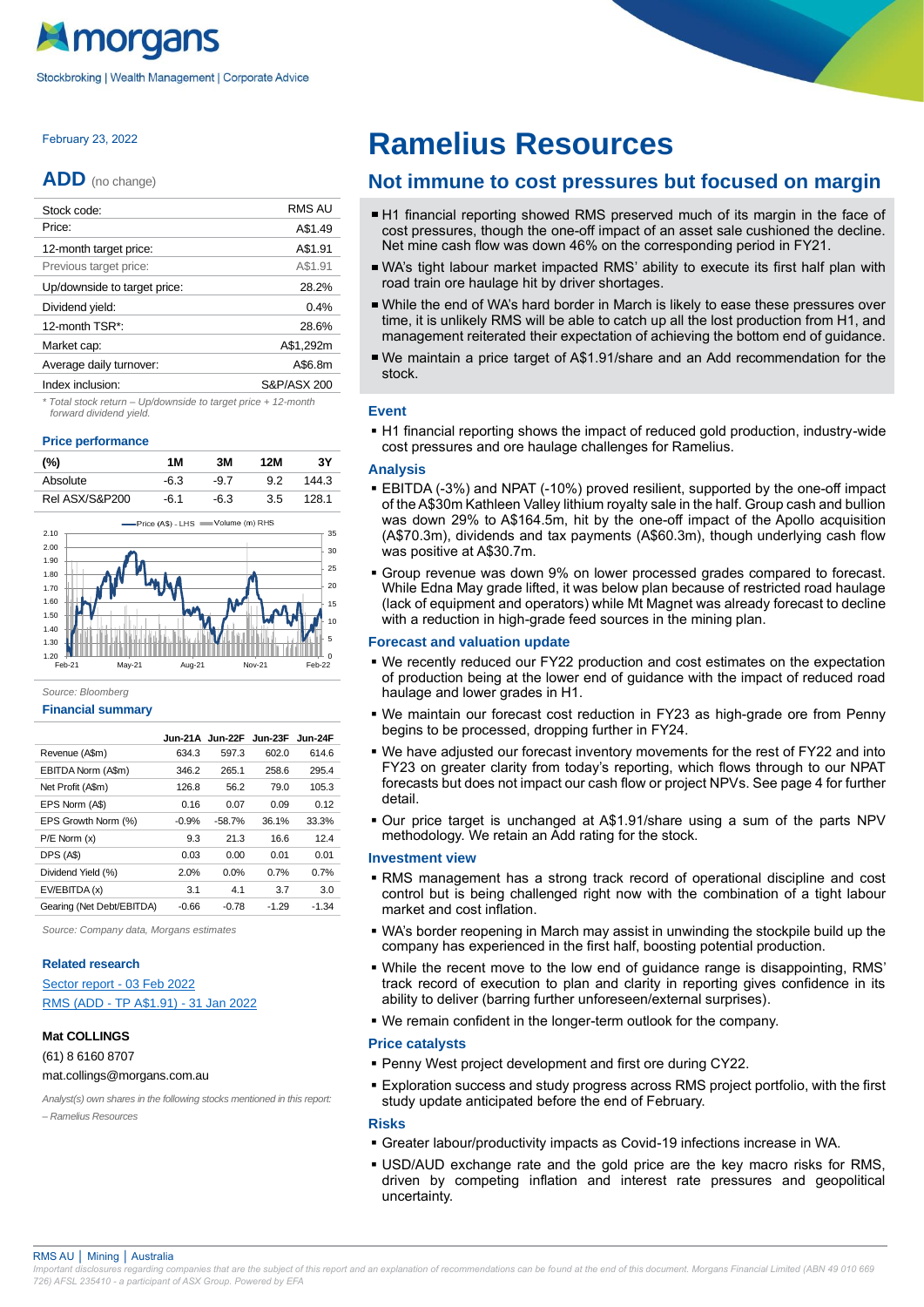## **Amorgans**

### **Ramelius Resources as at February 23, 2022**

| Rating                  | <b>ADD</b> | Price (A\$):                     | 1.49          |
|-------------------------|------------|----------------------------------|---------------|
| Market cap (A\$m):      | 1.292      | 12-month target price (A\$):     | 1.91          |
| Shares outstanding (m): | 867.4      | Up/downside to target price (%): | 28.2          |
| Free float $(\%)$ :     | 100.0      | Dividend yield (%):              | $0.4^{\circ}$ |

#### **Company description**

Ramelius Resources (RMS) is a Western Australia focused gold producer that listed on the ASX in 2003 and has been in production since 2006. Currently RMS wholly owns the Mount Magnet, Edna May, Vivien, Marda, Tampia Hill and Penny gold mines in Western Australia. It also owns the Rebecca project following its purchase of Apollo in FY22



**Key Industry Drivers**

 $117$ 

FY29-FY30

102

**FY28** 

 $\overline{85}$ 

 $FY27$ 

 $\sim$ 

**FY26** 

Gold price as a proxy of global market sentiment. USD:AUD exchange rate

Source: Company Source: Morgans Source: Morgans Source: Morgans Source: Morgans Source: Mo

 $FY22$ 

103

EVER

<sub>on</sub>

**FY24** 

 $78$ 

 $FY25$ 

Mt Magnet (Ex Penny) Denny DEdna May DEdna May Stg 3 C Target Extensions

 $75$ 

50

 $25$ ł.  $FY21$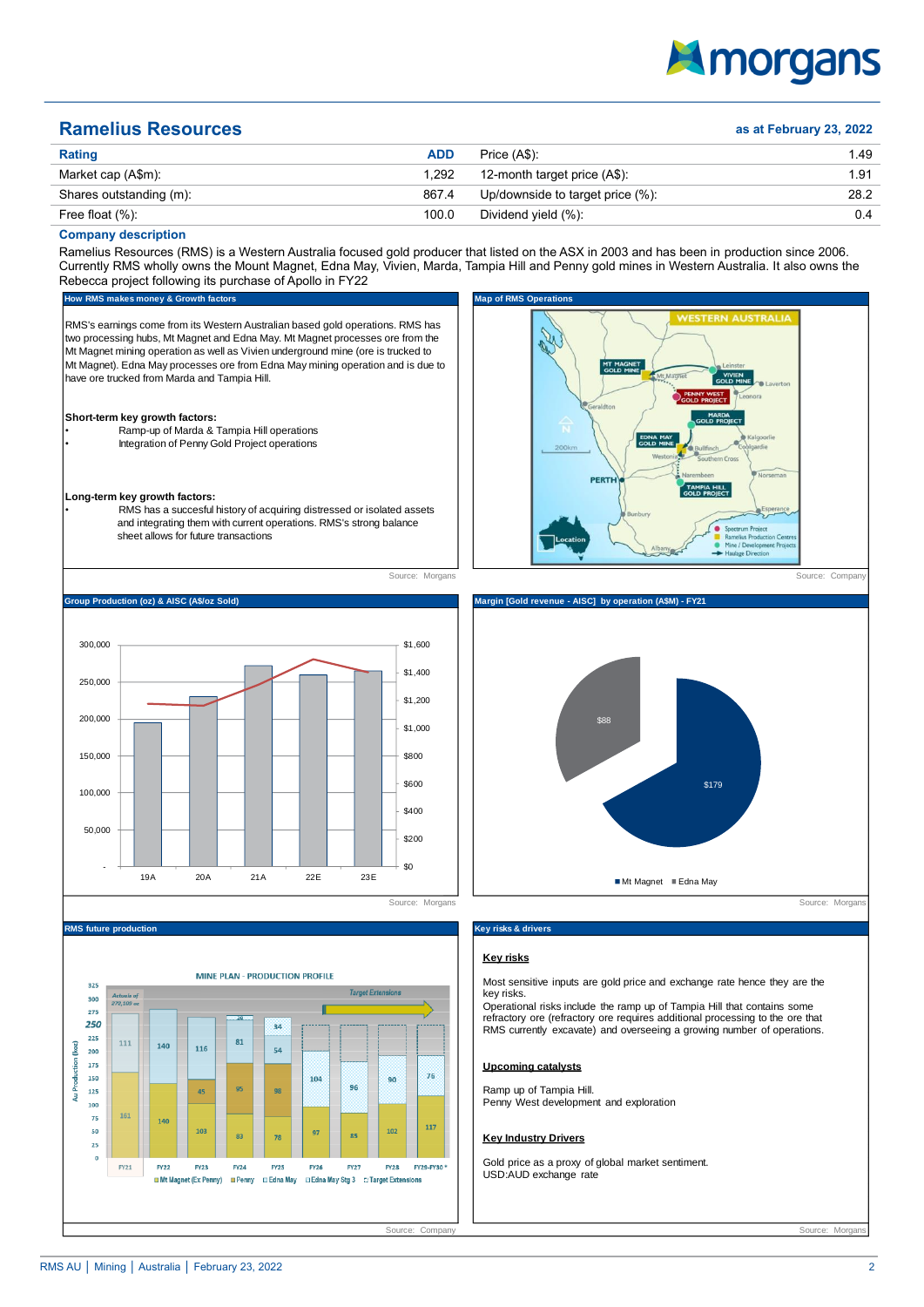# **Amorgans**

#### **Figure 1: Financial summary**

| <b>RMS</b>                      |           |           |                |           |           |                        |                | <b>Mining and Metals</b> |                |                |                |
|---------------------------------|-----------|-----------|----------------|-----------|-----------|------------------------|----------------|--------------------------|----------------|----------------|----------------|
| Income statement (A\$M)         | $Jun-20A$ | $Jun-21A$ | <b>Jun-22E</b> | $Jun-23E$ | $Jun-24E$ | <b>Gold Sold (Koz)</b> | $Jun-20A$      | $Jun-21A$                | <b>Jun-22E</b> | $Jun-23E$      | <b>Jun-24E</b> |
| Sales Revenue                   | \$461     | \$634     | \$597          | \$602     | \$615     | Mt Magnet              | 164            | 165                      | 130            | 148            | 179            |
| <b>Operating Costs</b>          | $-$186$   | $-$281$   | $-$ \$346      | $-$298$   | $-$289$   | Edna May               | 65             | 112                      | 129            | 117            | 91             |
| Other Income/Costs              | $-$12$    | $-$7$     | \$13           | $-$45$    | $-$30$    | <b>TOTAL GOLD SOLD</b> | 228            | 277                      | 259            | 265            | 270            |
| <b>EBITDA</b>                   | \$263     | \$346     | \$265          | \$259     | \$295     |                        |                |                          |                |                |                |
| Depreciation & Amortisation     | $-$104$   | $-$164$   | $-$155$        | $-$148$   | $-$148$   |                        |                |                          |                |                |                |
| <b>EBIT</b>                     | \$159     | \$183     | \$110          | \$111     | \$147     | AISC (A\$/oz Sold)     | <b>Jun-20A</b> | $Jun-21A$                | $Jun-22E$      | <b>Jun-23E</b> | <b>Jun-24E</b> |
| Other Income & Expenses         | \$1       | \$1       | \$0            | \$1       | \$1       | Mt Magnet              | 1,047          | 1,195                    | 1,532          | 1,272          | 1,023          |
| <b>Profit before Income Tax</b> | \$150     | \$175     | \$109          | \$111     | \$148     | Edna May               | 1,464          | 1.496                    | 1.471          | 1,577          | 1,797          |
| Income Tax Expense              | $-$ \$36  | $-$ \$48  | $-$33$         | $-$ \$32  | $-$43$    | <b>GROUP</b>           | 1,164          | 1,317                    | 1,501          | 1,406          | 1,284          |
| <b>Reported NPAT</b>            | \$114     | \$127     | \$76           | \$79      | \$105     |                        |                |                          |                |                |                |

| <b>Reported NPAT</b>                      | \$114          | \$127     | \$76           | \$79      | \$105          |                       |                |                |                |                |                |
|-------------------------------------------|----------------|-----------|----------------|-----------|----------------|-----------------------|----------------|----------------|----------------|----------------|----------------|
| <b>Cashflow Statement (A\$M)</b>          | <b>Jun-20A</b> | $Jun-21A$ | <b>Jun-22E</b> | $Jun-23E$ | <b>Jun-24E</b> | <b>Key Metrics</b>    | <b>Jun-20A</b> | <b>Jun-21A</b> | <b>Jun-22E</b> | <b>Jun-23E</b> | <b>Jun-24E</b> |
| Operating EBITDA                          | \$263          | \$346     | \$248          | \$275     | \$311          | Gold Price (\$US/oz)  | \$1,566        | \$1,823        | \$1,750        | \$1,750        | \$1,750        |
| Net Finance Income                        | \$1            | \$1       | \$1            | \$1       | \$1            | AUD:US                | 0.77           | 0.77           | 0.77           | 0.77           | 0.77           |
| Income Tax Paid                           | $-$1$          | $-$25$    | $-$41$         | $-$32$    | $-$43$         | <b>EPS</b>            | 0.14           | 0.16           | 0.06           | 0.09           | 0.12           |
| Other                                     | $-$26$         | $-$17$    | $-$14$         | \$7       | $-$ \$2        | <b>DPS</b>            | 0.02           | 0.03           | 0.00           | 0.01           | 0.01           |
| <b>Net operating Cashflow</b>             | \$236          | \$306     | \$193          | \$250     | \$268          | Yield                 | 135.1%         | 168.9%         | 0.0%           | 67.6%          | 67.6%          |
| Capex (Development, PP&E, other)          | $-$121$        | $-$152$   | $-$120$        | $-$ \$99  | $-$180$        | <b>EBITDA Margin</b>  | 57%            | 55%            | 44%            | 43%            | 48%            |
| Net Proceeds from Sales/Acquisitions      | $-$31$         | $-$11$    | $-$37$         | \$0       | \$0            | P/E                   | 11.1           | 10.0           | 23.9           | 17.0           | 12.8           |
| Payment for Exploration / Tenements       | $-$18$         | $-$20$    | $-$23$         | $-$16$    | $-$16$         | <b>EV/EBITDA</b>      | 4.2            | 3.0            | 4.3            | 3.9            | 3.2            |
| Other Investing Cashflows                 | $-$1$          | $-51$     | $-$ \$4        | \$0       | \$0            | Free Cashflow Yield   | 1694.1%        | 2044.6%        | 1323.8%        | 1850.2%        | 1923.5%        |
| <b>Net Cash from Investing Activities</b> | $-5171$        | $-$183$   | $-$184$        | $-$115$   | $-$196$        |                       |                |                |                |                |                |
| Net Proceeds from Debt                    | \$24           | $-$24$    | \$0            | \$0       | \$0            |                       |                |                |                |                |                |
| <b>Dividends Paid</b>                     | $-$7$          | $-$16$    | $-$20$         | $-59$     | $-$ \$9        | <b>Revenue (A\$M)</b> | <b>Jun-20A</b> | <b>Jun-21A</b> | <b>Jun-22E</b> | $Jun-23E$      | <b>Jun-24E</b> |
| Proceeds from Issues of Shares            | \$0            | \$0       | \$0            | \$0       | \$0            | Mt Magnet             | \$324          | \$377          | \$299          | \$337          | \$407          |
| Other Financing Cashflows                 | $-$13$         | $-$19$    | $-$11$         | \$0       | \$0            | Edna May              | \$136          | \$257          | \$298          | \$265          | \$208          |
| <b>Net Cash from Financing Activities</b> | \$5            | -\$59     | $-532$         | -\$9      | -\$9           | <b>TOTAL REVENUE</b>  | \$461          | \$634          | \$597          | \$602          | \$615          |
| Net Inc/Dec in Cash and Cash Equivalents  | \$70           | \$63      | $-522$         | \$126     | \$63           |                       |                |                |                |                |                |

|                        |           | <b>Mining and Metals</b> |                |           |           |
|------------------------|-----------|--------------------------|----------------|-----------|-----------|
| <b>Gold Sold (Koz)</b> | $Jun-20A$ | Jun-21A                  | <b>Jun-22E</b> | $Jun-23E$ | $Jun-24E$ |
| Mt Magnet              | 164       | 165                      | 130            | 148       | 179       |
| Edna May               | 65        | 112                      | 129            | 117       | 91        |
| <b>TOTAL GOLD SOLD</b> | 228       | 277                      | 259            | 265       | 270       |
|                        |           |                          |                |           |           |

| AISC (A\$/oz Sold) | $Jun-20A$ | Jun-21A | <b>Jun-22E</b> | $Jun-23E$ | $Jun-24E$ |
|--------------------|-----------|---------|----------------|-----------|-----------|
| Mt Magnet          | 1.047     | 1.195   | 1.532          | 1.272     | 1,023     |
| Edna May           | 1.464     | 1.496   | 1.471          | 1.577     | 1,797     |
| <b>GROUP</b>       | 1.164     | 1.317   | 1.501          | 1.406     | 1,284     |

| <b>Key Metrics</b>   | <b>Jun-20A</b> | <b>Jun-21A</b> | <b>Jun-22E</b> | <b>Jun-23E</b> | <b>Jun-24E</b> |
|----------------------|----------------|----------------|----------------|----------------|----------------|
| Gold Price (\$US/oz) | \$1,566        | \$1,823        | \$1.750        | \$1,750        | \$1,750        |
| AUD:US               | 0.77           | 0.77           | 0.77           | 0.77           | 0.77           |
| EPS                  | 0.14           | 0.16           | 0.06           | 0.09           | 0.12           |
| <b>DPS</b>           | 0.02           | 0.03           | 0.00           | 0.01           | 0.01           |
| Yield                | 135.1%         | 168.9%         | 0.0%           | 67.6%          | 67.6%          |
| <b>EBITDA Margin</b> | 57%            | 55%            | 44%            | 43%            | 48%            |
| P/E                  | 11.1           | 10.0           | 23.9           | 17.0           | 12.8           |
| <b>EV/EBITDA</b>     | 4.2            | 3.0            | 4.3            | 3.9            | 3.2            |
| Free Cashflow Yield  | 1694.1%        | 2044.6%        | 1323.8%        | 1850.2%        | 1923.5%        |
|                      |                |                |                |                |                |

| Revenue (A\$M)       | $Jun-20A$ | Jun-21A | $Jun-22E$ | $Jun-23E$ | $Jun-24E$ |
|----------------------|-----------|---------|-----------|-----------|-----------|
| Mt Magnet            | \$324     | \$377   | \$299     | \$337     | \$407     |
| Edna May             | \$136     | \$257   | \$298     | \$265     | \$208     |
| <b>TOTAL REVENUE</b> | \$461     | \$634   | \$597     | \$602     | \$615     |

| <b>Balance Sheet (A\$M)</b>                   | <b>Jun-20A</b> | <b>Jun-21A</b> | <b>Jun-22E</b> | $Jun-23E$ | <b>Jun-24E</b> |                               |
|-----------------------------------------------|----------------|----------------|----------------|-----------|----------------|-------------------------------|
| Cash & Cash Equivalents                       | \$166          | \$229          | \$206          | \$333     | \$396          |                               |
| Other Current Assets                          | \$101          | \$103          | \$57           | \$45      | \$45           | <b>Valuation</b>              |
| <b>Total Current Assets</b>                   | \$271          | \$333          | \$267          | \$381     | \$445          | DR (%)                        |
| Development Assets                            | \$208          | \$375          | \$349          | \$298     | \$319          | Mt Magnet NPV                 |
| Property, Plant & Equipment                   | \$78           | \$100          | \$104          | \$107     | \$117          | Edna May NPV                  |
| <b>Exploration and Evaluation Expenditure</b> | \$196          | \$31           | \$215          | \$215     | \$215          | Group Charges NPV             |
| Other Non-Current Assets                      | \$1            | \$7            | \$68           | \$68      | \$68           | Total Current NPV (A\$M)      |
| <b>Total Non-Current Assets</b>               | \$484          | \$514          | \$736          | \$687     | \$719          | Exploration Upside (A\$M)     |
| <b>Total Assets</b>                           | \$755          | \$846          | \$1,003        | \$1,068   | \$1,164        | Cash & Cash Equivalents (A)   |
| Trade & Other Payables                        | \$82           | \$58           | \$71           | \$66      | \$64           | Debt (ASM)                    |
| Provisions & Other Current Liabilities        | \$77           | \$61           | \$43           | \$43      | \$43           | Listed Investments            |
| <b>Total Current Liabilities</b>              | \$159          | \$120          | \$114          | \$109     | \$108          | <b>Total Valuation (A\$M)</b> |
| Provisions                                    | \$39           | \$42           | \$47           | \$47      | \$47           | Fully Diluted Shares (millio  |
| Other Non-Current Liabilities                 | \$42           | \$48           | \$57           | \$57      | \$57           | Target Price (A\$/Share)      |
| <b>Total Non-Current Liabilities</b>          | \$81           | \$91           | \$104          | \$104     | \$104          |                               |
| <b>Total Liabilities</b>                      | \$240          | \$211          | \$218          | \$213     | \$211          |                               |
| <b>Total Equity</b>                           | \$515          | \$636          | \$785          | \$856     | \$952          |                               |



Source: Morgans estimates, company data

#### Mt Magnet NPV Edna May NPV Group Charges NPV  $Exploration Upside (A$M)$  $\text{Cash & Cash Equivalents (A$M)}$ Listed Investments  $Total Valuation (A$M)$ Fully Diluted Shares (million) **Target Price (A\$/Share)** \$257 **\$1.91** 877 **\$1,670 \$1.91** \$165 \$0.19 -\$134 -\$0.15 134 5.0.15<br>
134 5.0.15<br>
137 \$1.41<br>
262 \$0.30<br>
165 \$0.19<br>
\$0<br>
\$7 \$0.01 1.237 \$1.41<br>
262 \$0.30<br>
165 \$0.19<br>
50.01<br>
50.01<br>
7 \$1.91 \$262 \$1.27 \$0.29 \$0.30 **A\$M A\$/sh** 5.0% **\$1,237 \$1.41** \$1,113



RMS AU │ Mining │ Australia │ February 23, 2022 39 2022 39 2021 39 2022 30 2021 31 2022 31 2022 31 2022 31 2022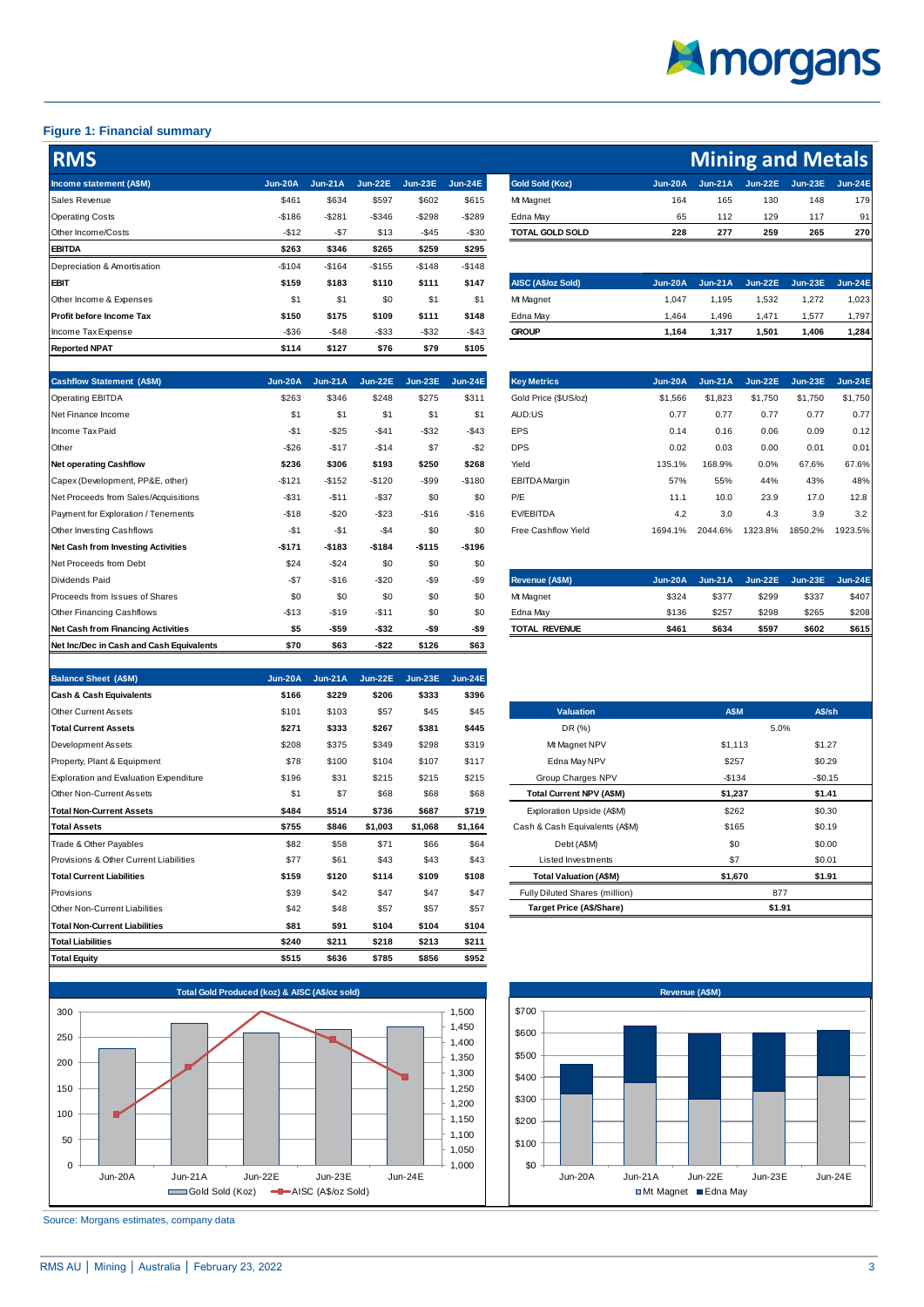#### **Valuation methodology**

Our price target is A\$1.91ps. A discounted cashflow methodology was used as the basis of valuation, with a 5% discount rate applied reflecting RMS' status as a gold producer in a stable jurisdiction with two production centres. A flat forward price of US\$1,750/oz was applied to gold sales, adjusted where applicable to account for the RMS hedge book. A fixed AUD:USD exchange rate of 0.77 was also applied, for a gold price of A\$2,273/oz. A sensitivity table is presented below showing the impact of changes in FX and gold price on our target price.

#### **Figure 2: Target price sensitivity table**

|                |      |        | <b>USD Gold Price</b> |        |        |        |  |  |  |  |  |
|----------------|------|--------|-----------------------|--------|--------|--------|--|--|--|--|--|
|                |      | 1,250  | 1,500                 | 1,750  | 1,800  | 2,000  |  |  |  |  |  |
|                | 0.85 | \$0.90 | \$1.27                | \$1.64 | \$1.71 | \$2.01 |  |  |  |  |  |
|                | 0.80 | \$1.01 | \$1.41                | \$1.80 | \$1.88 | \$2.19 |  |  |  |  |  |
|                | 0.77 | \$1.09 | \$1.50                | \$1.91 | \$1.99 | \$2.31 |  |  |  |  |  |
| <b>AUD:USD</b> | 0.75 | \$1.14 | \$1.56                | \$1.98 | \$2.06 | \$2.40 |  |  |  |  |  |
|                | 0.70 | \$1.29 | \$1.74                | \$2.19 | \$2.28 | \$2.64 |  |  |  |  |  |

Source: Morgans estimates, company data

If we view the table above, at the current RMS share price, the market appears to be anticipating a much lower (~US\$1,250/oz) gold price at spot FX (~0.72) – or even greater cost pressures in the sector.

We take the view that \$1,750/oz is an appropriate price for the near term. The sensitivity table presented above acts as guidance for how the RMS share price may react to further short-term movements in the gold price or exchange rate.

#### **Changes to forecasts**

We leave our base case production model unchanged, but adjustments to our inventory build-up and draw down assumptions (given more detail on the impact of road haulage delays in today's financial reports) move our EBITDA and NPAT forecasts for FY22/23. The changes to our forecasts are outlined below.

#### **Figure 3: Changes to Morgans forecasts**

|                        | 2021A | 2022F |            |             | 2023F |            |             | 2024F |            |             |
|------------------------|-------|-------|------------|-------------|-------|------------|-------------|-------|------------|-------------|
|                        |       | Old   | <b>New</b> | %<br>change | Old   | <b>New</b> | %<br>change | Old   | <b>New</b> | ℅<br>change |
| Revenue (A\$m)         | 634.3 | 596.9 | 597.3      | 0%          | 602.0 | 602.0      | 0%          | 614.6 | 614.6      | 0%          |
| EBITDA (A\$m)          | 346.2 | 228.0 | 265.1      | 16%         | 273.6 | 258.6      | $-5%$       | 295.4 | 295.4      | 0%          |
| Reported NPAT (A\$m)   | 126.8 | 60.4  | 76.1       | 26%         | 94.1  | 79.0       | $-16%$      | 111.1 | 105.3      | $-5%$       |
| <b>Key Assumptions</b> |       |       |            |             |       |            |             |       |            |             |
| Gold (US\$/oz)         | 1823  | 1750  | 1750       | 0%          | 1750  | 1750       | 0%          | 1750  | 1750       | 0%          |
| <b>AUD</b>             | 0.77  | 0.77  | 0.77       | 0%          | 0.77  | 0.77       | $0\%$       | 0.77  | 0.77       | 0%          |

Source: Morgans estimates, company data